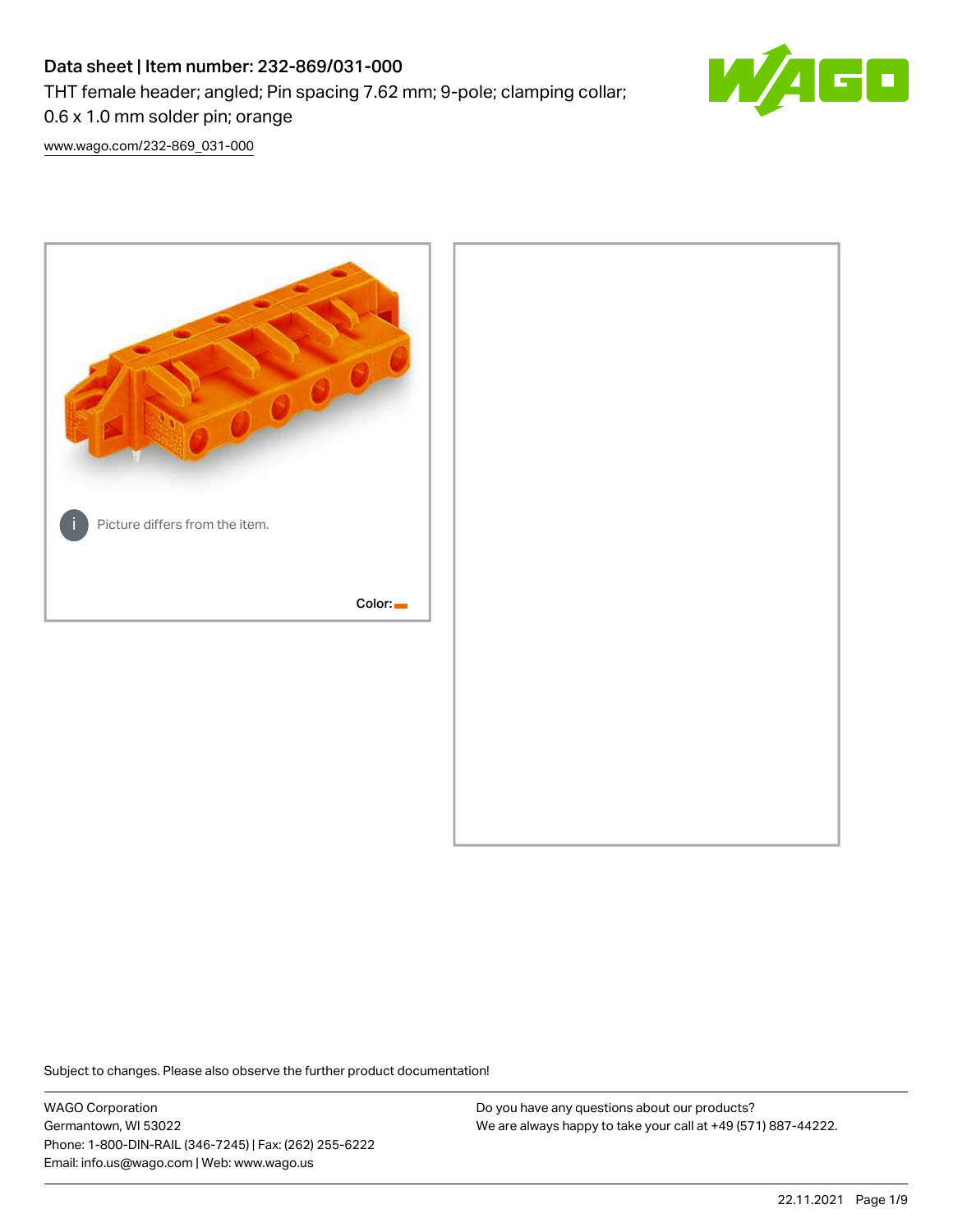



 $L =$  (pole no.  $-1$ ) x pin spacing  $+5.08$  mm

 $L_1 = L + 3$  mm

 $L_2 = L + 8.8$  mm

 $L_3 = L + 14.8$  mm

2- to 3-pole female connectors – one latch only

## Item description

**Horizontal or vertical PCB mounting via straight or angled solder pins** 

Subject to changes. Please also observe the further product documentation! For board-to-board and board-to-wire connections

WAGO Corporation Germantown, WI 53022 Phone: 1-800-DIN-RAIL (346-7245) | Fax: (262) 255-6222 Email: info.us@wago.com | Web: www.wago.us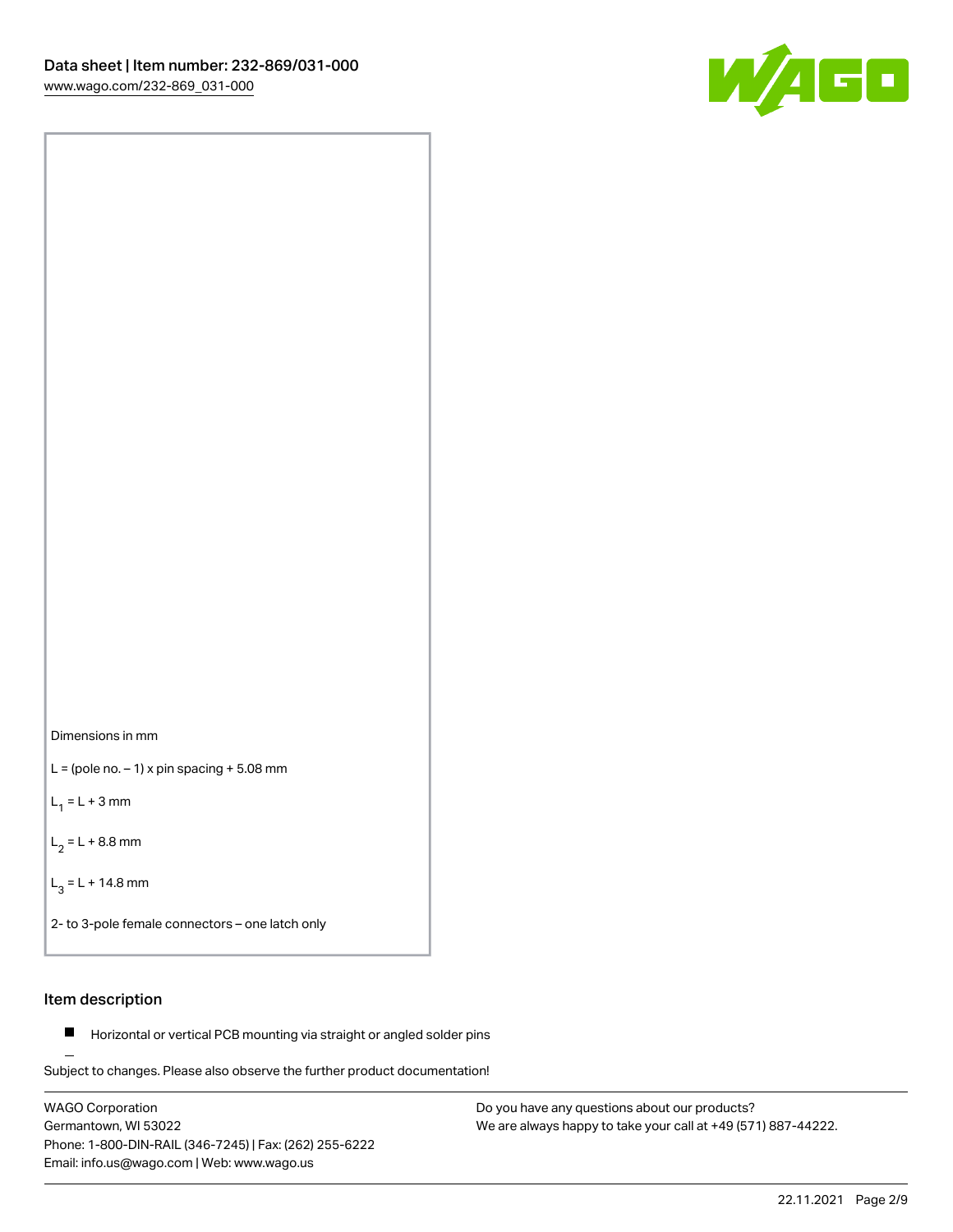

- For board-to-board and board-to-wire connections
- $\blacksquare$ Touch-proof PCB outputs
- $\blacksquare$ Easy-to-identify PCB inputs and outputs
- $\blacksquare$ With coding fingers

## Data **Notes**

| Safety information 1 | The <i>MCS – MULTI CONNECTION SYSTEM</i> includes connectors<br>without breaking capacity in accordance with DIN EN 61984. When<br>used as intended, these connectors must not be connected<br>/disconnected when live or under load. The circuit design should<br>ensure header pins, which can be touched, are not live when<br>unmated. |
|----------------------|--------------------------------------------------------------------------------------------------------------------------------------------------------------------------------------------------------------------------------------------------------------------------------------------------------------------------------------------|
| Variants:            | Other pole numbers<br>3.8 mm pin projection for male headers with straight solder pins<br>Gold-plated or partially gold-plated contact surfaces<br>Other versions (or variants) can be requested from WAGO Sales or<br>configured at https://configurator.wago.com/                                                                        |

## Electrical data

### IEC Approvals

| Ratings per                 | IEC/EN 60664-1                                                        |
|-----------------------------|-----------------------------------------------------------------------|
| Rated voltage (III / 3)     | 500 V                                                                 |
| Rated surge voltage (III/3) | 6 <sub>kV</sub>                                                       |
| Rated voltage (III/2)       | 630 V                                                                 |
| Rated surge voltage (III/2) | 6 <sub>kV</sub>                                                       |
| Nominal voltage (II/2)      | 1000 V                                                                |
| Rated surge voltage (II/2)  | 6 <sub>kV</sub>                                                       |
| Rated current               | 12A                                                                   |
| Legend (ratings)            | $(III / 2)$ $\triangle$ Overvoltage category III / Pollution degree 2 |

### UL Approvals

| Approvals per                  | UL 1059 |
|--------------------------------|---------|
| Rated voltage UL (Use Group B) | 300 V   |
| Rated current UL (Use Group B) | 15 A    |
| Rated voltage UL (Use Group D) | 300 V   |
| Rated current UL (Use Group D) | 10 A    |

| <b>WAGO Corporation</b>                                | Do you have any questions about our products?                 |
|--------------------------------------------------------|---------------------------------------------------------------|
| Germantown, WI 53022                                   | We are always happy to take your call at +49 (571) 887-44222. |
| Phone: 1-800-DIN-RAIL (346-7245)   Fax: (262) 255-6222 |                                                               |
| Email: info.us@wago.com   Web: www.wago.us             |                                                               |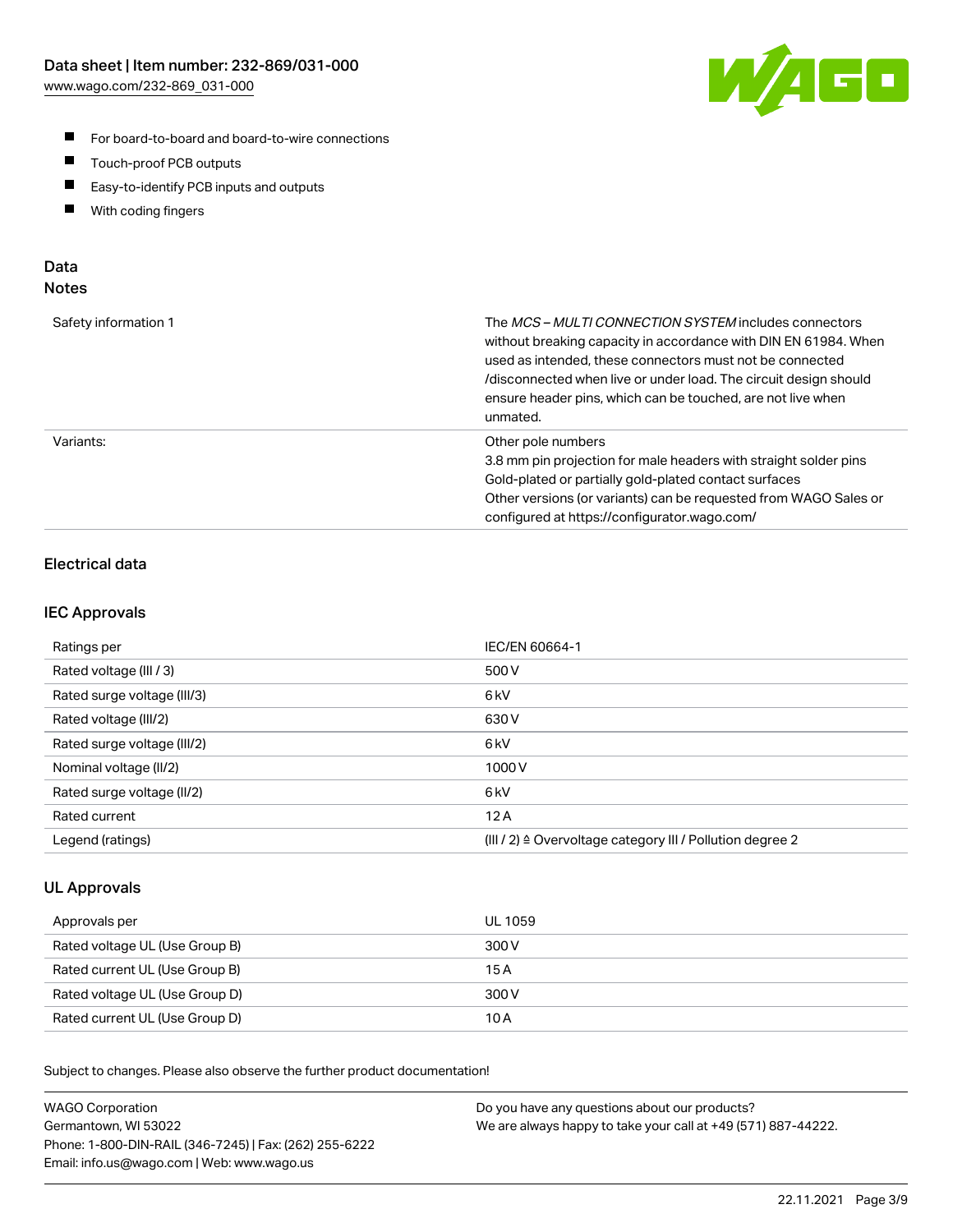

## Ratings per UL

| Rated voltage UL 1977                | COO V<br>ור |
|--------------------------------------|-------------|
| <b>Rated</b><br>UL 1977<br>curront l | ____        |

## CSA Approvals

| Approvals per                   | CSA   |
|---------------------------------|-------|
| Rated voltage CSA (Use Group B) | 300 V |
| Rated current CSA (Use Group B) | 15 A  |
| Rated voltage CSA (Use Group D) | 300 V |
| Rated current CSA (Use Group D) | 10 A  |

#### Connection data

| Total number of potentials |  |
|----------------------------|--|
| Number of connection types |  |
| Number of levels           |  |

#### Connection 1

| Number of poles |  |
|-----------------|--|
|                 |  |

## Physical data

| Pin spacing                          | 7.62 mm / 0.3 inch    |
|--------------------------------------|-----------------------|
| Width                                | 80.84 mm / 3.183 inch |
| Height                               | 16.6 mm / 0.654 inch  |
| Height from the surface              | 11.6 mm / 0.457 inch  |
| Depth                                | 18.25 mm / 0.719 inch |
| Solder pin length                    | 5 <sub>mm</sub>       |
| Solder pin dimensions                | $0.6 \times 1$ mm     |
| Drilled hole diameter with tolerance | $1.3$ $(+0.1)$ mm     |

## Mechanical data

| Mounting type | Mounting flange                         |
|---------------|-----------------------------------------|
| Mounting type | Feed-through mounting<br>Panel mounting |

| <b>WAGO Corporation</b>                                | Do you have any questions about our products?                 |
|--------------------------------------------------------|---------------------------------------------------------------|
| Germantown, WI 53022                                   | We are always happy to take your call at +49 (571) 887-44222. |
| Phone: 1-800-DIN-RAIL (346-7245)   Fax: (262) 255-6222 |                                                               |
| Email: info.us@wago.com   Web: www.wago.us             |                                                               |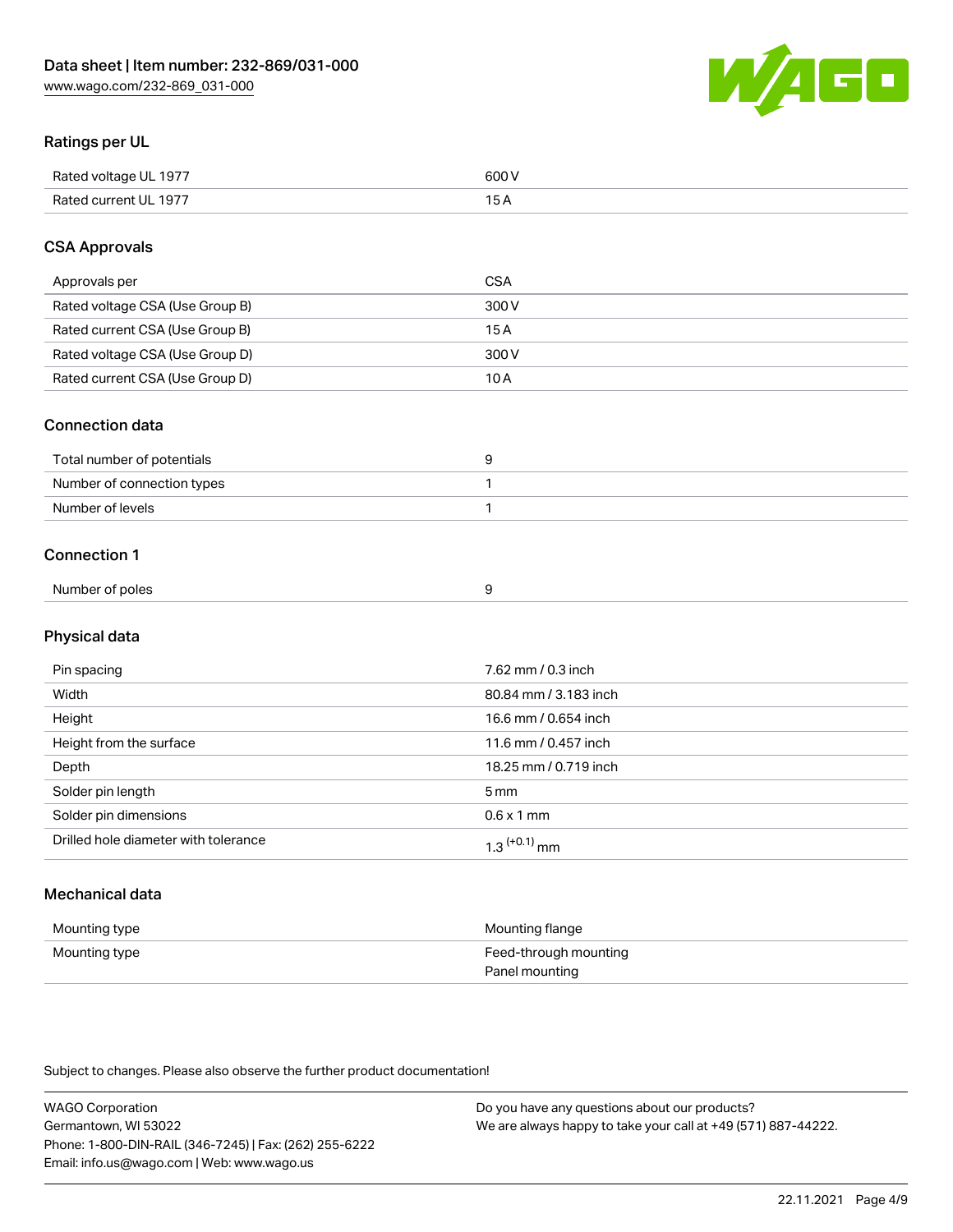

## Plug-in connection

| Contact type (pluggable connector) | Female header |
|------------------------------------|---------------|
| Connector (connection type)        | for PCB       |
| Mismating protection               | No            |
| Mating direction to the PCB        | 0°            |
| Locking of plug-in connection      | Without       |

## PCB contact

| <b>PCB Contact</b>                  | THT                                        |
|-------------------------------------|--------------------------------------------|
| Solder pin arrangement              | over the entire female connector (in-line) |
| Number of solder pins per potential |                                            |

#### Material data

| Color                       | orange           |
|-----------------------------|------------------|
| Material group              |                  |
| Insulation material         | Polyamide (PA66) |
| Flammability class per UL94 | V <sub>0</sub>   |
| Contact material            |                  |
|                             | Copper alloy     |
| Contact plating             | tin-plated       |
| Fire load                   | $0.21$ MJ        |

#### Environmental requirements

| Limit temperature range | $-60+85 °C$ |
|-------------------------|-------------|
|                         |             |

## Commercial data

| Product Group         | 3 (Multi Conn. System) |
|-----------------------|------------------------|
| PU (SPU)              | 25 Stück               |
| Packaging type        | box                    |
| Country of origin     | DE                     |
| <b>GTIN</b>           | 4017332538619          |
| Customs tariff number | 85366990990            |

## Approvals / Certificates

#### Ship Approvals

| <b>WAGO Corporation</b>                                | Do you have any questions about our products?                 |
|--------------------------------------------------------|---------------------------------------------------------------|
| Germantown, WI 53022                                   | We are always happy to take your call at +49 (571) 887-44222. |
| Phone: 1-800-DIN-RAIL (346-7245)   Fax: (262) 255-6222 |                                                               |
| Email: info.us@wago.com   Web: www.wago.us             |                                                               |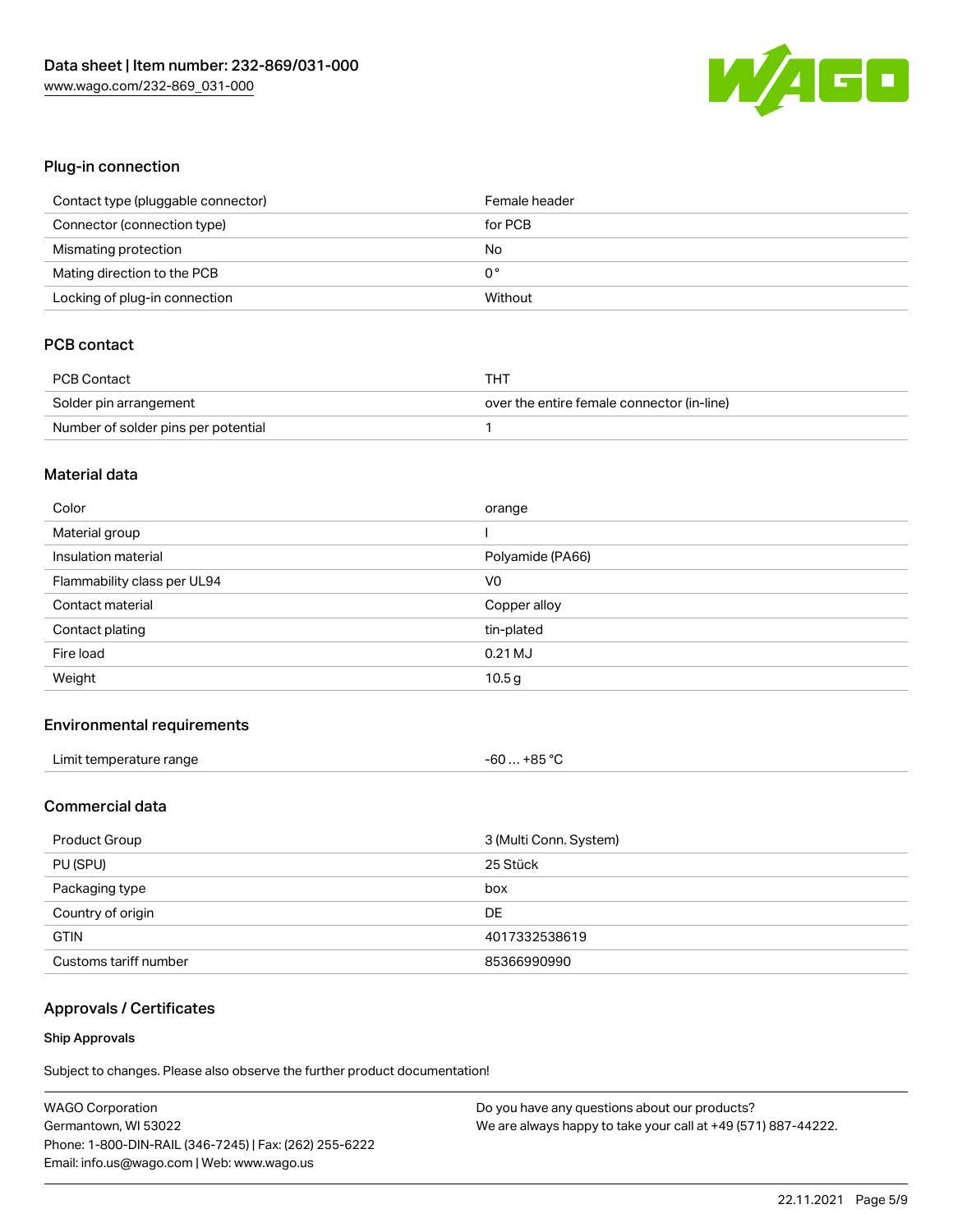

| Logo         | Approval                                                | <b>Additional Approval Text</b> | Certificate<br>name                 |
|--------------|---------------------------------------------------------|---------------------------------|-------------------------------------|
| ABS.         | <b>ABS</b><br>American Bureau of Shipping               |                                 | $19 -$<br>HG15869876-<br><b>PDA</b> |
|              | <b>DNV GL</b><br>Det Norske Veritas, Germanischer Lloyd | $\overline{\phantom{0}}$        | TAE000016Z                          |
| UL-Approvals |                                                         |                                 |                                     |

## Logo Approval Additional Approval Text **Certificate** name UR Underwriters Laboratories Inc. UL 1977 **E45171** UR Underwriters Laboratories Inc. UL 1059 E45172

## **Counterpart**



#### Optional accessories

| Mounting |  |
|----------|--|
|----------|--|

| Mounting accessories       |                                                    |                      |
|----------------------------|----------------------------------------------------|----------------------|
|                            | Item no.: 209-147                                  |                      |
|                            | Self-tapping screw                                 | www.wago.com/209-147 |
|                            | Item no.: 231-194                                  |                      |
|                            | Self-tapping screw; B 2.2x13, fixing hole 1.8 mm Ø | www.wago.com/231-194 |
|                            | Item no.: 231-195                                  |                      |
|                            | Screw with nut; M2x12; for fixing element          | www.wago.com/231-195 |
|                            | Item no.: 231-295                                  |                      |
|                            | Screw with nut                                     | www.wago.com/231-295 |
| <b>Testing accessories</b> |                                                    |                      |
| Testing accessories        |                                                    |                      |

| WAGO Corporation                                       | Do you have any questions about our products?                 |  |
|--------------------------------------------------------|---------------------------------------------------------------|--|
| Germantown, WI 53022                                   | We are always happy to take your call at +49 (571) 887-44222. |  |
| Phone: 1-800-DIN-RAIL (346-7245)   Fax: (262) 255-6222 |                                                               |  |
| Email: info.us@wago.com   Web: www.wago.us             |                                                               |  |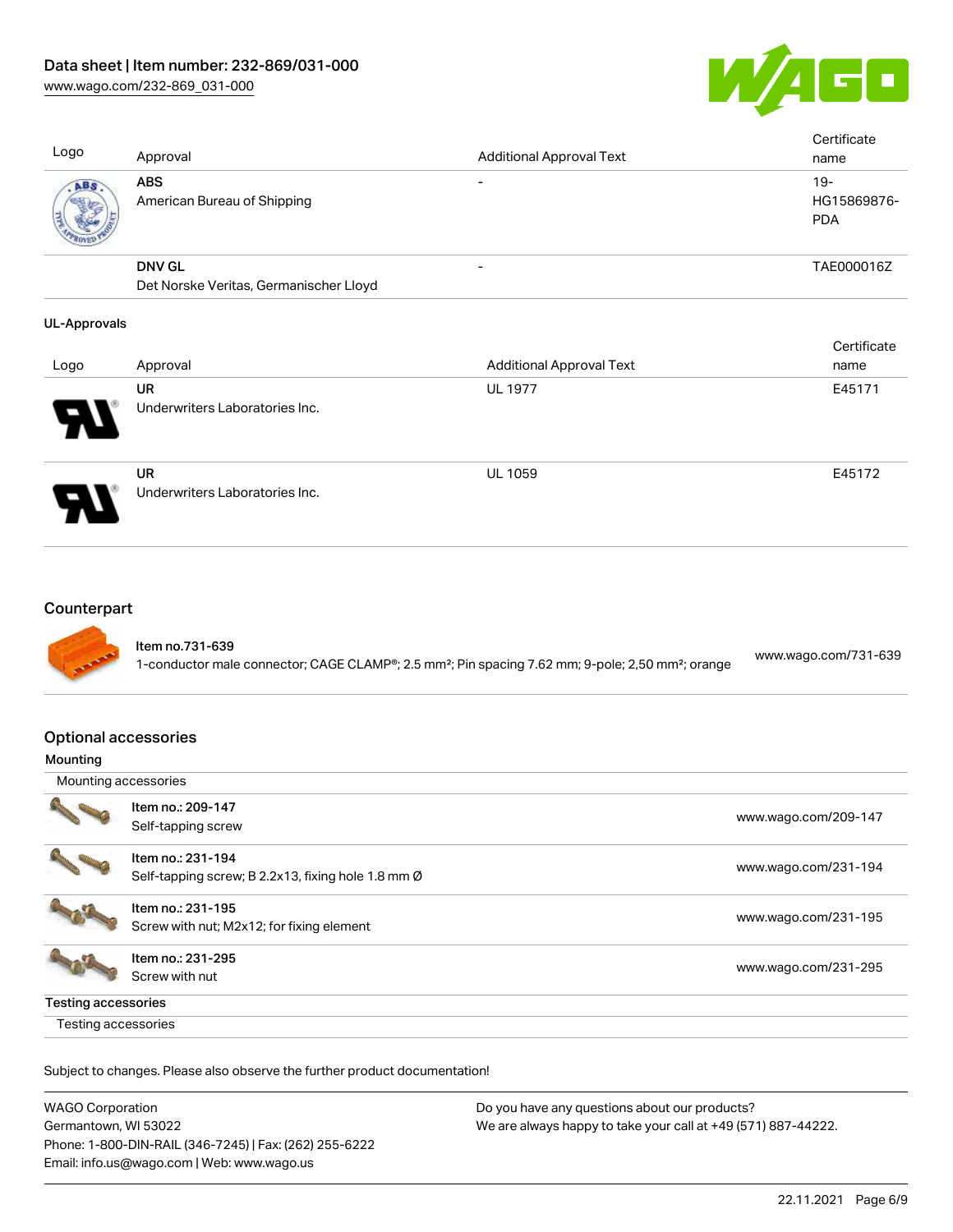



Item no.: 210-136 Test plug; 2 mm Ø; with 500 mm cable [www.wago.com/210-136](http://www.wago.com/210-136)

|                  | Item no.: 231-662<br>Test plugs for female connectors; for 7.5 mm and 7.62 mm pin spacing; 2,50 mm <sup>2</sup> ; light gray                                           |            |               | www.wago.com/231-662 |
|------------------|------------------------------------------------------------------------------------------------------------------------------------------------------------------------|------------|---------------|----------------------|
| <b>Downloads</b> | Documentation                                                                                                                                                          |            |               |                      |
|                  | <b>Additional Information</b>                                                                                                                                          |            |               |                      |
|                  | Technical explanations                                                                                                                                                 | 2019 Apr 3 | pdf<br>2.0 MB | Download             |
| <b>CAD files</b> |                                                                                                                                                                        |            |               |                      |
| <b>CAE</b> data  |                                                                                                                                                                        |            |               |                      |
|                  | EPLAN Data Portal 232-869/031-000                                                                                                                                      |            | <b>URL</b>    | Download             |
|                  | EPLAN Data Portal 232-869/031-000                                                                                                                                      |            | <b>URL</b>    | Download             |
| PCB Design       |                                                                                                                                                                        |            |               |                      |
|                  | Symbol and Footprint 232-869/031-000                                                                                                                                   |            | URL           | Download             |
|                  | CAx data for your PCB design, consisting of "schematic symbols and PCB footprints",<br>allow easy integration of the WAGO component into your development environment. |            |               |                      |
|                  | Supported formats:                                                                                                                                                     |            |               |                      |
| Ш                | Accel EDA 14 & 15                                                                                                                                                      |            |               |                      |
|                  | Altium 6 to current version                                                                                                                                            |            |               |                      |
|                  | Cadence Allegro                                                                                                                                                        |            |               |                      |
|                  | DesignSpark                                                                                                                                                            |            |               |                      |
|                  | Eagle Libraries                                                                                                                                                        |            |               |                      |
|                  | KiCad                                                                                                                                                                  |            |               |                      |
|                  | <b>Mentor Graphics BoardStation</b>                                                                                                                                    |            |               |                      |
|                  | Mentor Graphics Design Architect                                                                                                                                       |            |               |                      |
|                  | Mentor Graphics Design Expedition 99 and 2000                                                                                                                          |            |               |                      |
| H                | OrCAD 9.X PCB and Capture                                                                                                                                              |            |               |                      |
| п                | PADS PowerPCB 3, 3.5, 4.X, and 5.X                                                                                                                                     |            |               |                      |
| ш                | PADS PowerPCB and PowerLogic 3.0                                                                                                                                       |            |               |                      |
|                  | Subject to changes. Please also observe the further product documentation!                                                                                             |            |               |                      |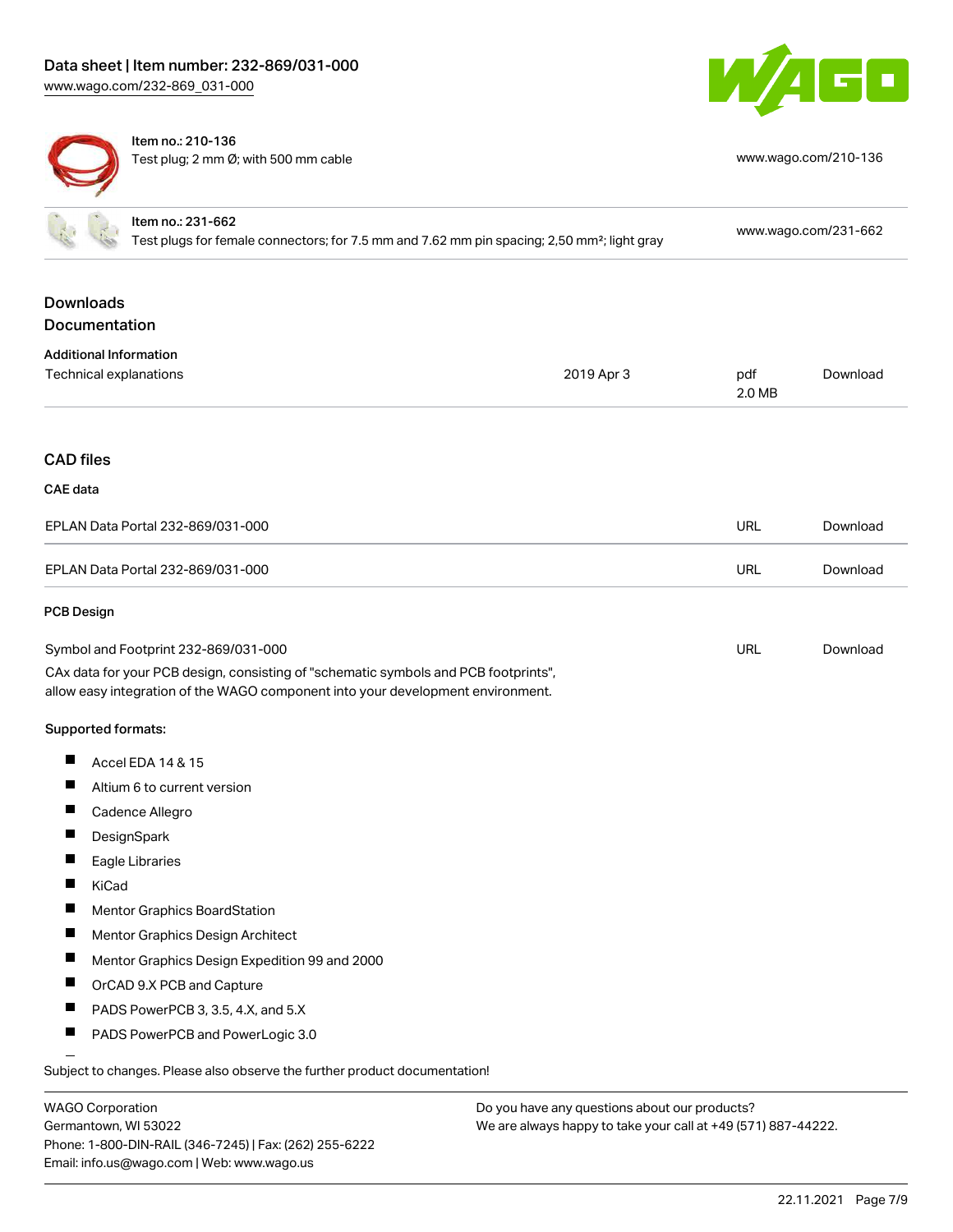- PCAD 2000, 2001, 2002, 2004, and 2006
- $\blacksquare$ Pulsonix 8.5 or newer
- $\blacksquare$ STL
- $\blacksquare$ 3D STEP
- $\blacksquare$ TARGET 3001!
- $\blacksquare$ View Logic ViewDraw
- $\blacksquare$ Quadcept
- $\blacksquare$ Zuken CadStar 3 and 4
- $\blacksquare$ Zuken CR-5000 and CR-8000

PCB Component Libraries (EDA), PCB CAD Library Ultra Librarian

## Environmental Product Compliance

#### Compliance Search

| Environmental Product Compliance 232-869/031-000                                   | URL | Download |
|------------------------------------------------------------------------------------|-----|----------|
| THT female header; angled; Pin spacing 7.62 mm; 9-pole; clamping collar; 0.6 x 1.0 |     |          |
| mm solder pin; orange                                                              |     |          |

#### Installation Notes

#### Application

The innovative flange design provides standard panel mounting options or various through-panel mounting configurations. Depending on the type of application and flange, female headers can be used either for through-panel or flush mounted applications.

### Product family

Subject to changes. Please also observe the further product documentation!

WAGO Corporation Germantown, WI 53022 Phone: 1-800-DIN-RAIL (346-7245) | Fax: (262) 255-6222 Email: info.us@wago.com | Web: www.wago.us